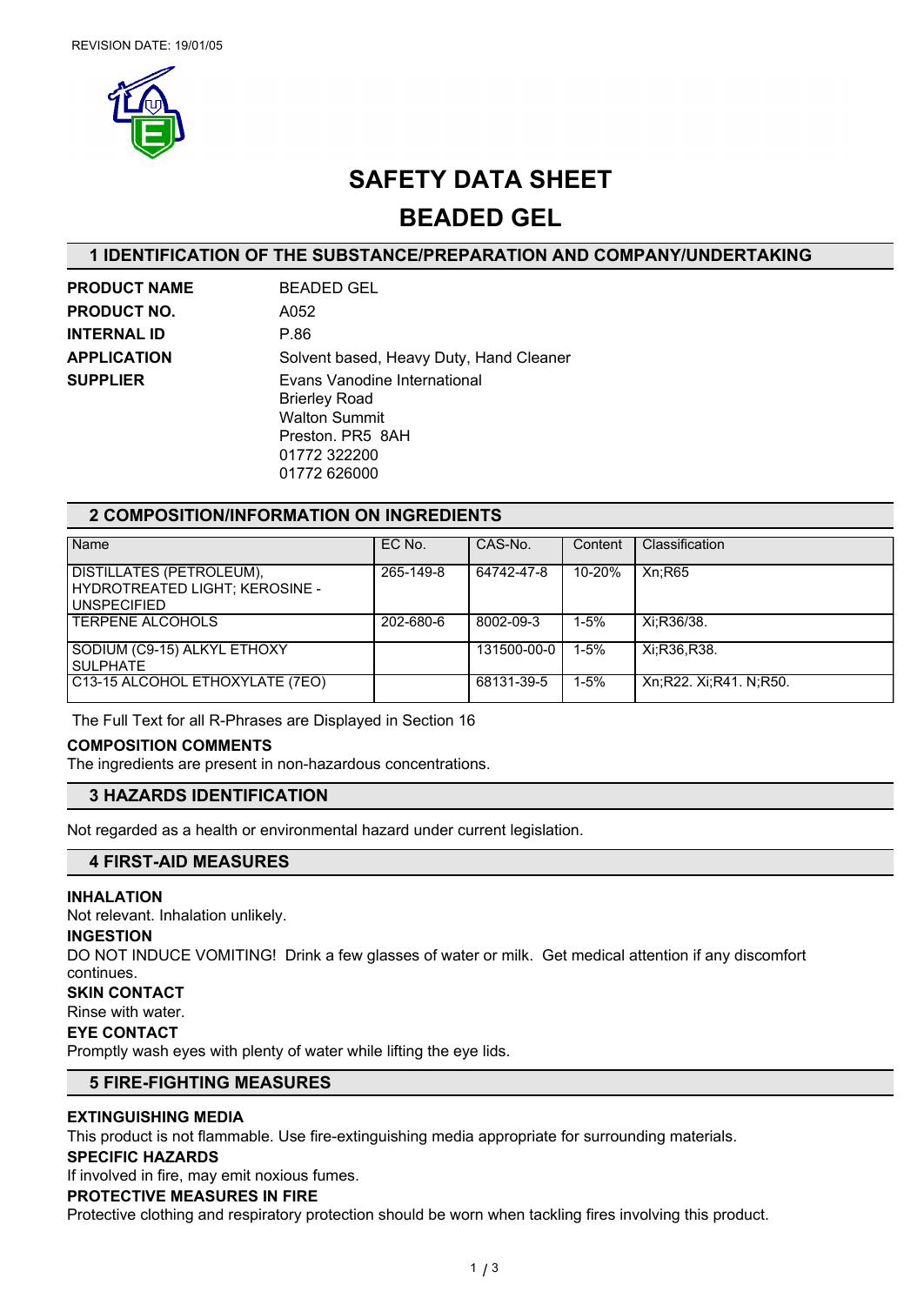# **BEADED GEL**

# **6 ACCIDENTAL RELEASE MEASURES**

#### **PERSONAL PRECAUTIONS**

No special protective clothing.

## **ENVIRONMENTAL PRECAUTIONS**

Large spillages or uncontrolled discharges into rivers or streams must be reported to The Environment Agency or other regulatory body.

## **SPILL CLEAN UP METHODS**

Small quantities may be flushed to drains with plenty of water. Large Spillages Absorb in vermiculite, dry sand or earth and place into containers. Send for disposal by approved waste contractor.

## **7 HANDLING AND STORAGE**

#### **USAGE PRECAUTIONS**

No specific usage precautions noted.

#### **STORAGE PRECAUTIONS**

Store at moderate temperatures in dry, well ventilated area. Keep in original container. Store away from Oxidising material.

## **8 EXPOSURE CONTROLS/PERSONAL PROTECTION**

**ENGINEERING MEASURES** Not applicable. **RESPIRATORY EQUIPMENT** None required. **HAND PROTECTION** None required. **EYE PROTECTION** None required. **OTHER PROTECTION** None required.

# **9 PHYSICAL AND CHEMICAL PROPERTIES**

| <b>APPEARANCE</b>         | Gel.                  |                                    |      |  |
|---------------------------|-----------------------|------------------------------------|------|--|
| <b>COLOUR</b>             | <b>Pink</b>           |                                    |      |  |
| <b>ODOUR</b>              | Faint Pine.           |                                    |      |  |
| <b>SOLUBILITY</b>         | Soluble in water      |                                    |      |  |
| <b>BOILING POINT (°C)</b> | 102 760 mm Hg         | <b>MELTING POINT (°C)</b>          | 40   |  |
| <b>RELATIVE DENSITY</b>   | 0.982 @ 20 °c         | pH-VALUE, CONC.<br><b>SOLUTION</b> | 9.00 |  |
| <b>FLASH POINT (°C)</b>   | > 61 CC (Closed cup). |                                    |      |  |

## **10 STABILITY AND REACTIVITY**

**STABILITY** No particular stability concerns. **MATERIALS TO AVOID** None.

## **11 TOXICOLOGICAL INFORMATION**

#### **TOXICOLOGICAL INFORMATION**

Refer to section 3.

## **Other Health Effects**

Low oral toxicity, but ingestion may cause irritation of the gastro-intestinal tract.

# **12 ECOLOGICAL INFORMATION**

## **ECOTOXICITY**

Not regarded as dangerous for the environment.